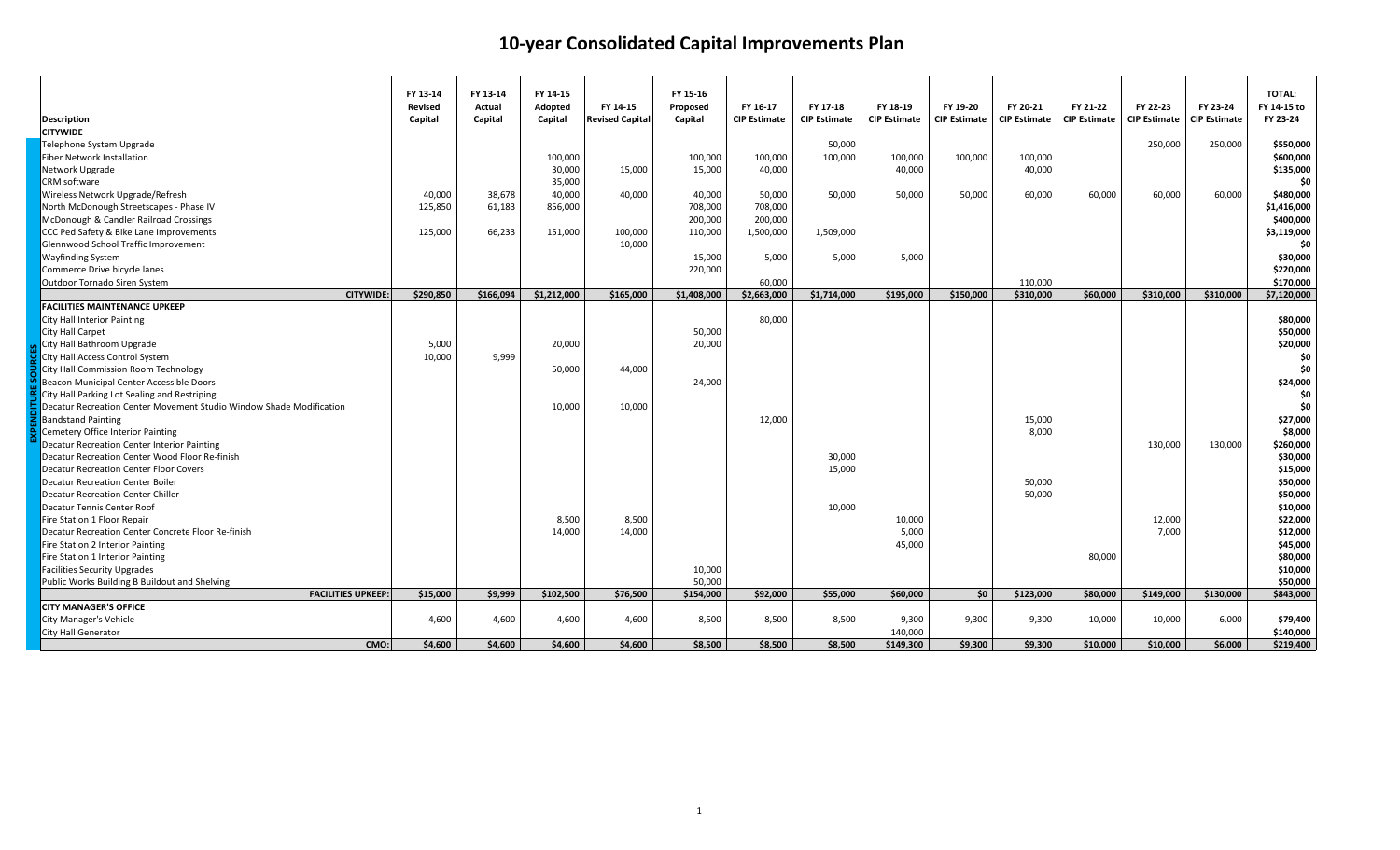| <b>Description</b><br><b>COMMUNITY &amp; ECONOMIC DEV</b> | FY 13-14<br><b>Revised</b><br>Capital | FY 13-14<br>Actual<br>Capital | FY 14-15<br>Adopted<br>Capital | FY 14-15<br><b>Revised Capital</b> | FY 15-16<br>Proposed<br>Capital | FY 16-17<br><b>CIP Estimate</b> | FY 17-18<br><b>CIP Estimate</b> | FY 18-19<br><b>CIP Estimate</b> | FY 19-20<br><b>CIP Estimate</b> | FY 20-21<br><b>CIP Estimate</b> | FY 21-22<br><b>CIP Estimate</b> | FY 22-23<br><b>CIP Estimate</b> | FY 23-24<br><b>CIP Estimate</b> | <b>TOTAL:</b><br>FY 14-15 to<br>FY 23-24 |
|-----------------------------------------------------------|---------------------------------------|-------------------------------|--------------------------------|------------------------------------|---------------------------------|---------------------------------|---------------------------------|---------------------------------|---------------------------------|---------------------------------|---------------------------------|---------------------------------|---------------------------------|------------------------------------------|
| Streaming Video Cameras & Equipment                       | 25,000                                | 24,542                        |                                |                                    |                                 |                                 |                                 |                                 |                                 |                                 |                                 |                                 |                                 | \$0                                      |
| <b>Smart Parking Meters System</b>                        | 70,000                                | 68,138                        | 70,000                         | 70,000                             | 70,000                          | 70,000                          | 70,000                          |                                 |                                 | 10,000                          |                                 |                                 |                                 | \$220,000                                |
| <b>PALS Vehicle</b>                                       | 8,100                                 | 8,100                         | 8,100                          | 8,100                              | 8,100                           |                                 |                                 |                                 |                                 |                                 |                                 |                                 |                                 | \$8,100                                  |
| CED:                                                      | \$103,100                             | \$100,780                     | \$78,100                       | \$78,100                           | \$78,100                        | \$70,000                        | \$70,000                        | \$0\$                           | \$0                             | \$10,000                        | \$0                             | \$0                             | \$0                             | \$228,100                                |
| <b>ACTIVE LIVING</b>                                      |                                       |                               |                                |                                    |                                 |                                 |                                 |                                 |                                 |                                 |                                 |                                 |                                 |                                          |
| Athletic Field Lighting                                   | 82,000                                | 81,203                        | 82,000                         | 82,000                             | 82,000                          | 82,000                          | 82,000                          |                                 |                                 |                                 |                                 |                                 |                                 | \$246,000                                |
| Field Repairs at Boys & Girls Club                        |                                       |                               |                                |                                    | 24,000                          |                                 |                                 |                                 |                                 |                                 |                                 |                                 |                                 | \$24,000                                 |
| McKoy Park Scoreboard                                     |                                       |                               |                                |                                    |                                 |                                 |                                 |                                 |                                 |                                 |                                 |                                 |                                 | \$0                                      |
| McKoy Pool Shell Resurfacing                              |                                       |                               |                                |                                    |                                 | 30,000                          |                                 |                                 |                                 |                                 |                                 |                                 |                                 | \$30,000                                 |
| Playground Equipment                                      | 25,000                                | 6,357                         | 25,000                         | 33,000                             |                                 | 25,000                          | 25,000                          | 25,000                          | 25,000                          | 25,000                          | 25,000                          | 25,000                          | 25,000                          | \$200,000                                |
| <b>Skatepark Equipment</b>                                |                                       |                               |                                |                                    | 50,000                          |                                 |                                 |                                 |                                 |                                 |                                 |                                 |                                 | \$50,000                                 |
| <b>Recreation Services Van</b>                            |                                       |                               |                                |                                    |                                 | 12,000                          | 12,000                          | 12,000                          | 12,000                          | 12,000                          |                                 |                                 |                                 | \$60,000                                 |
| Active Living Pickup Truck                                |                                       |                               |                                |                                    |                                 |                                 | 5,000                           | 5,000                           | 5,000                           | 5,000                           |                                 |                                 |                                 | \$20,000                                 |
| Floor Scrubber for Decatur Recreation Center              | 6,000                                 | 5,984                         |                                |                                    |                                 |                                 |                                 |                                 | 8,500                           |                                 |                                 |                                 |                                 | \$8,500                                  |
| Mobile Lift for Decatur Recreation Center                 | 14,000                                | 10,946                        |                                |                                    |                                 |                                 |                                 |                                 |                                 |                                 |                                 |                                 |                                 | \$0                                      |
| Glenlake Pool Mechanical Equipment                        | 60,000                                | 52,828                        |                                |                                    |                                 |                                 |                                 |                                 |                                 |                                 |                                 |                                 |                                 | \$0                                      |
| Glenlake Pool Liner Replacement                           | 120,000                               | 60,800                        |                                |                                    |                                 |                                 |                                 |                                 |                                 |                                 |                                 |                                 |                                 | \$0                                      |
| <b>Glenlake Tennis Court Painting</b>                     |                                       |                               |                                |                                    | 11,000                          |                                 |                                 |                                 |                                 |                                 |                                 |                                 |                                 | \$11,000                                 |
| <b>Scott Park Tennis Court Painting</b>                   |                                       |                               |                                |                                    |                                 |                                 |                                 |                                 | 5,000                           |                                 |                                 |                                 |                                 | \$5,000                                  |
| Active Living F150                                        |                                       |                               |                                |                                    |                                 |                                 |                                 |                                 |                                 |                                 | 5,000                           | 5,000                           | 5,000                           | \$15,000                                 |
| Oakhurst Field 2 Upgrade                                  |                                       |                               | 10,000                         |                                    |                                 |                                 |                                 |                                 |                                 |                                 |                                 |                                 |                                 | \$0                                      |
| Park Signage Plan                                         |                                       |                               |                                |                                    |                                 |                                 |                                 |                                 |                                 |                                 |                                 |                                 |                                 | \$0                                      |
| Park Signage Upgrade                                      |                                       |                               |                                |                                    | 25,000                          |                                 |                                 |                                 |                                 |                                 |                                 |                                 |                                 | \$25,000                                 |
| Park Signage Maintenance                                  |                                       |                               |                                |                                    |                                 |                                 |                                 | 15,000                          |                                 |                                 | 15,000                          |                                 |                                 | \$30,000                                 |
| AL:                                                       | \$307,000                             | \$218,118                     | \$117,000                      | \$115,000                          | \$192,000                       | \$149,000                       | \$124,000                       | \$57,000                        | \$55,500                        | \$42,000                        | \$45,000                        | \$30,000                        | \$30,000                        | \$724,500                                |
| <b>ADMINISTRATIVE SERVICES</b>                            |                                       |                               |                                |                                    |                                 |                                 |                                 |                                 |                                 |                                 |                                 |                                 |                                 |                                          |
| Courtroom Audio Recording Equipment                       |                                       |                               |                                |                                    |                                 |                                 |                                 |                                 |                                 |                                 |                                 |                                 |                                 | \$0                                      |
| <b>CSI SmartFusion</b>                                    |                                       |                               |                                |                                    |                                 |                                 |                                 |                                 |                                 |                                 |                                 |                                 |                                 | \$0                                      |
| Revenue Color Printer for Billing                         |                                       |                               |                                |                                    |                                 | 6,000                           |                                 |                                 |                                 |                                 |                                 |                                 |                                 | \$6,000                                  |
| <b>Purchasing Management Software</b>                     |                                       |                               | 20,000                         | 20,000                             |                                 |                                 |                                 |                                 |                                 |                                 |                                 |                                 |                                 | \$0                                      |
| <b>Great Plains Server Rebuild</b>                        |                                       |                               |                                |                                    |                                 |                                 |                                 |                                 |                                 |                                 |                                 |                                 |                                 | \$0                                      |
| ADP Payroll Upgrade/Application Module                    |                                       |                               |                                |                                    |                                 |                                 |                                 |                                 |                                 |                                 |                                 |                                 |                                 | \$0                                      |
| Records Management Records Transfer from Iron Mountain    |                                       |                               | 50,000                         | 40,000                             |                                 |                                 |                                 |                                 |                                 |                                 |                                 |                                 |                                 | \$0                                      |
| Records Management Computer and Scanner                   |                                       |                               | 10,000                         | 5,000                              |                                 |                                 |                                 |                                 |                                 |                                 |                                 |                                 |                                 | \$0                                      |
| Fire Suppression System for Beacon Records Room           |                                       |                               |                                |                                    |                                 |                                 |                                 |                                 |                                 |                                 |                                 |                                 |                                 | \$0                                      |
| Records Management Enterprise Software                    |                                       |                               |                                |                                    | 50,000                          | 50,000                          | 50,000                          |                                 |                                 |                                 |                                 |                                 |                                 | \$150,000                                |
| AS:                                                       | \$0                                   | \$0                           | \$80,000                       | \$65,000                           | \$50,000                        | \$56,000                        | \$50,000                        | \$0                             | \$0                             | \$0                             | \$0                             | \$0                             | \$0                             | \$156,000                                |
| <b>FIRE</b>                                               |                                       |                               |                                |                                    |                                 |                                 |                                 |                                 |                                 |                                 |                                 |                                 |                                 |                                          |
| Rescue/Medical Vehicle                                    | 12,300                                | 12,300                        | 12,300                         | 12,300                             | 12,300                          | 12,500                          | 12,500                          | 12,500                          | 13,000                          | 13,000                          | 13,000                          |                                 |                                 | \$88,800                                 |
| <b>Quint Fire Truck</b>                                   |                                       |                               |                                |                                    |                                 |                                 |                                 | 110,000                         | 110,000                         | 110,000                         | 110,000                         | 110,000                         | 110,000                         | \$660,000                                |
| <b>Quint Emergency Repair</b>                             |                                       |                               |                                | 9,650                              |                                 |                                 |                                 |                                 |                                 |                                 |                                 |                                 |                                 | \$0                                      |
| Fire Admin vehicle                                        | 5,100                                 | 5,100                         | 5,100                          | 5,100                              |                                 | 5,500                           | 5,500                           | 5,500                           | 6,000                           | 6,000                           | 6,000                           | 6,500                           | 6,500                           | \$47,500                                 |
| Fire Admin/Inspections Vehicle                            |                                       |                               | 6,000                          | 5,300                              | 5,300                           | 5,300                           | 5,300                           | 5,300                           | 6,000                           | 6,000                           | 6,000                           | 6,000                           | 6,500                           | \$51,700                                 |
| Fire Engine/Pumper                                        | 144,000                               | 143,707                       | 144,000                        | 144,000                            | 144,000                         | 144,000                         | 144,000                         |                                 |                                 |                                 |                                 |                                 |                                 | \$432,000                                |
| Air/Light Truck (2005)                                    |                                       |                               |                                |                                    |                                 |                                 | 51,500                          | 51,500                          | 51,500                          | 51,500                          | 51,500                          | 51,500                          | 51,500                          | \$360,500                                |
| HazMat Truck (2008)                                       |                                       |                               |                                |                                    |                                 | 67,500                          |                                 |                                 |                                 |                                 |                                 |                                 |                                 | \$67,500                                 |
| Portable Radio Replacement (18)                           |                                       |                               | 15,300                         | 15,300                             | 15,300                          | 15,300                          | 15,300                          | 15,300                          | 15,500                          | 15,500                          | 15,500                          | 15,500                          | 15,500                          | \$138,700                                |
| Self-Contained Breathing Apparatus                        |                                       |                               |                                |                                    |                                 | 27,000                          |                                 |                                 |                                 |                                 |                                 | 250,000                         | 250,000                         | \$527,000                                |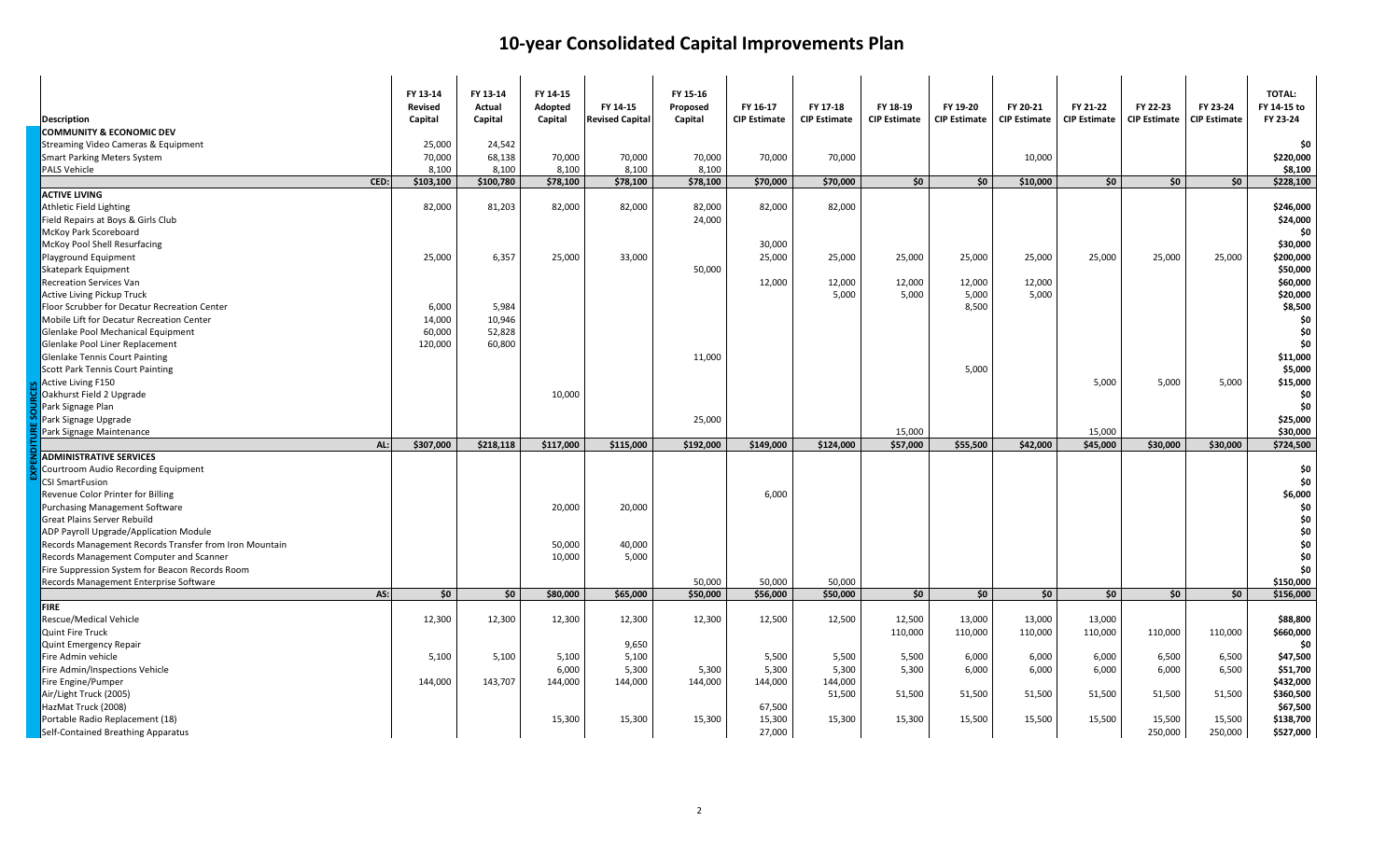| <b>Description</b><br>Helmet Replacement (40)                        | FY 13-14<br>Revised<br>Capital<br>13,290 | FY 13-14<br>Actual<br>Capital<br>13,288 | FY 14-15<br>Adopted<br>Capital | FY 14-15<br><b>Revised Capital</b> | FY 15-16<br>Proposed<br>Capital | FY 16-17<br><b>CIP Estimate</b> | FY 17-18<br><b>CIP Estimate</b> | FY 18-19<br><b>CIP Estimate</b> | FY 19-20<br><b>CIP Estimate</b> | FY 20-21<br><b>CIP Estimate</b> | FY 21-22<br><b>CIP Estimate</b> | FY 22-23<br><b>CIP Estimate</b> | FY 23-24<br><b>CIP Estimate</b> | TOTAL:<br>FY 14-15 to<br>FY 23-24<br>\$0 |
|----------------------------------------------------------------------|------------------------------------------|-----------------------------------------|--------------------------------|------------------------------------|---------------------------------|---------------------------------|---------------------------------|---------------------------------|---------------------------------|---------------------------------|---------------------------------|---------------------------------|---------------------------------|------------------------------------------|
| <b>Fitness Equipment</b>                                             |                                          |                                         |                                |                                    |                                 |                                 |                                 | 12,500                          | 12,500                          | 12,500                          |                                 |                                 |                                 | \$37,500                                 |
| Station 1 Driveway                                                   |                                          |                                         |                                |                                    |                                 | 100,000                         |                                 |                                 |                                 |                                 |                                 |                                 |                                 | \$100,000                                |
| Station 1 Furniture                                                  |                                          |                                         |                                |                                    |                                 |                                 |                                 |                                 |                                 | 15,000                          | 15,000                          |                                 |                                 | \$30,000                                 |
| <b>Station 2 Appliances</b>                                          |                                          |                                         |                                |                                    |                                 |                                 |                                 |                                 | 15,000                          |                                 |                                 |                                 |                                 | \$15,000                                 |
| <b>Station 2 Furniture</b>                                           |                                          |                                         |                                |                                    |                                 |                                 |                                 |                                 |                                 |                                 |                                 |                                 |                                 | \$0                                      |
| <b>Extrication Equipment</b>                                         |                                          |                                         |                                |                                    |                                 |                                 |                                 |                                 | 30,000                          |                                 |                                 |                                 |                                 | \$30,000                                 |
| Outside Storage Building Station 1                                   |                                          |                                         | 17,000                         |                                    | 55,000                          |                                 |                                 |                                 |                                 |                                 |                                 |                                 |                                 | \$55,000                                 |
| Outside Storage Building Station 2                                   |                                          |                                         | 15,000                         | 15,000                             |                                 |                                 |                                 |                                 |                                 |                                 |                                 |                                 |                                 | \$0                                      |
| <b>Misting Trailer</b>                                               |                                          |                                         |                                |                                    |                                 | 12,000                          |                                 |                                 |                                 |                                 |                                 |                                 |                                 | \$12,000                                 |
| Mini Fire Truck/Event Transport Unit                                 |                                          |                                         |                                |                                    |                                 |                                 |                                 |                                 |                                 |                                 |                                 |                                 |                                 | \$0                                      |
| <b>Bike Medic Team Equipment</b>                                     |                                          |                                         |                                |                                    | 12,200                          |                                 |                                 |                                 |                                 |                                 |                                 |                                 |                                 | \$12,200                                 |
| Posi-check                                                           |                                          |                                         |                                |                                    | 11,000                          |                                 |                                 |                                 |                                 |                                 |                                 |                                 |                                 | \$11,000                                 |
| Station 2 Roof                                                       |                                          |                                         |                                |                                    |                                 |                                 |                                 |                                 |                                 | 60,000                          |                                 |                                 |                                 | \$60,000                                 |
| FIRE:                                                                | \$174,690                                | \$174,395                               | \$214.700                      | \$206.650                          | \$255,100                       | \$389,100                       | \$234.100                       | \$212,600                       | \$259.500                       | \$289,500                       | \$217,000                       | \$439,500                       | \$440,000                       | \$2,736,400                              |
| <b>POLICE</b>                                                        |                                          |                                         |                                |                                    |                                 |                                 |                                 |                                 |                                 |                                 |                                 |                                 |                                 |                                          |
| MobileVision Camera Server                                           |                                          |                                         |                                |                                    |                                 |                                 |                                 |                                 |                                 |                                 |                                 |                                 |                                 | \$0                                      |
| 2015 Replacement Vehicle-Insurance Covered                           |                                          |                                         |                                | 19,400                             |                                 |                                 |                                 |                                 |                                 |                                 |                                 |                                 |                                 | \$0                                      |
| 2010 Admin Vehicle                                                   |                                          |                                         |                                |                                    |                                 |                                 |                                 |                                 |                                 |                                 |                                 |                                 |                                 | \$0                                      |
| 2010 Admin Vehicle                                                   |                                          |                                         |                                |                                    |                                 |                                 |                                 |                                 |                                 |                                 |                                 |                                 |                                 | \$0                                      |
| 2011 Admin Vehicle                                                   | 8,800                                    | 8,800                                   | 8,800                          | 8,800                              |                                 |                                 |                                 |                                 |                                 |                                 |                                 |                                 |                                 | \$0                                      |
| 2012 Admin Vehicle                                                   | 6,400                                    | 6,400                                   | 6,400                          | 6,400                              | 6,400                           |                                 |                                 |                                 |                                 |                                 |                                 |                                 |                                 | \$6,400                                  |
| 2013 Admin Vehicle                                                   |                                          |                                         | 7,600                          | 6,500                              | 6,500                           | 6,500                           |                                 |                                 |                                 |                                 |                                 |                                 |                                 | \$13,000                                 |
| 2014 Admin Vehicle                                                   |                                          |                                         | 8,000                          |                                    | 7,200                           | 7,200                           | 7,200                           |                                 |                                 |                                 |                                 |                                 |                                 | \$21,600                                 |
| 2015 Admin Vehicle                                                   |                                          |                                         |                                |                                    | 8,500                           | 8,500                           | 8,500                           |                                 |                                 |                                 |                                 |                                 |                                 | \$25,500                                 |
| 2016 Admin Vehicle                                                   |                                          |                                         |                                |                                    |                                 | 8,800                           | 8,800                           | 8,800                           |                                 |                                 |                                 |                                 |                                 | \$26,400                                 |
| 2017 Admin Vehicle                                                   |                                          |                                         |                                |                                    |                                 |                                 | 9,000                           | 9,000                           | 9,000                           |                                 |                                 |                                 |                                 | \$27,000                                 |
| 2018 Admin Vehicle                                                   |                                          |                                         |                                |                                    |                                 |                                 |                                 |                                 | 9,400                           | 9,400                           | 9,400                           |                                 |                                 | \$28,200                                 |
| 2019 Admin Vehicle                                                   |                                          |                                         |                                |                                    |                                 |                                 |                                 |                                 | 9,600                           | 9,600                           | 9,600                           |                                 |                                 | \$28,800                                 |
| 2020 Admin Vehicle                                                   |                                          |                                         |                                |                                    |                                 |                                 |                                 |                                 |                                 | 10,000                          | 10,000                          | 10,000                          | 10,000                          | \$40,000                                 |
| 2021 Admin Vehicle                                                   |                                          |                                         |                                |                                    |                                 |                                 |                                 |                                 |                                 |                                 |                                 | 10,200                          | 10,200                          | \$20,400                                 |
| 2022 Admin Vehicle                                                   |                                          |                                         |                                |                                    |                                 |                                 |                                 |                                 |                                 |                                 |                                 | 10,200                          | 10,200                          | \$20,400                                 |
| Migrate Police Department to VOA                                     | 13,000                                   | 12,900                                  |                                |                                    |                                 |                                 |                                 |                                 |                                 |                                 |                                 |                                 |                                 | \$0                                      |
| Prisoner Transport Van with Insert                                   |                                          |                                         |                                |                                    |                                 | 9,000                           | 9,000                           | 9,000                           | 9,000                           | 9,000                           |                                 |                                 |                                 | \$45,000                                 |
| Intoxilyzer 9000                                                     |                                          |                                         | 8,000                          |                                    |                                 |                                 |                                 | 10,000                          |                                 |                                 |                                 |                                 |                                 | \$10,000                                 |
| <b>Animal Control Truck</b>                                          |                                          |                                         |                                |                                    |                                 |                                 | 7,500                           | 7,500                           | 7,500                           |                                 |                                 |                                 |                                 | \$22,500                                 |
| Police Motorcycle                                                    |                                          |                                         |                                |                                    |                                 |                                 |                                 | 18,000                          |                                 |                                 |                                 |                                 |                                 | \$18,000                                 |
| <b>Mobile Command Trailer Upgrades</b>                               |                                          |                                         |                                |                                    | 10,000                          |                                 |                                 |                                 |                                 |                                 |                                 |                                 |                                 | \$10,000                                 |
| License Plate Reader system                                          |                                          |                                         | 8,500                          |                                    | 6,600                           | 6,600                           | 6,600                           |                                 |                                 |                                 |                                 |                                 |                                 | \$19,800                                 |
| Speed Detection/Traffic Survey Devices                               |                                          |                                         |                                |                                    |                                 |                                 |                                 |                                 |                                 |                                 |                                 |                                 |                                 | \$0                                      |
| <b>Firearms Replacement</b>                                          |                                          |                                         |                                |                                    | 10,000                          | 10,000                          | 10,000                          |                                 |                                 |                                 |                                 |                                 |                                 | \$30,000                                 |
| Fitness Equipment; Bookshelves, chair arms; bunks; art; lectern; TVs |                                          |                                         |                                |                                    | 50,000                          |                                 |                                 |                                 |                                 |                                 |                                 |                                 |                                 | \$50,000                                 |
| <b>Facility Signage</b>                                              |                                          |                                         |                                |                                    | 20,000                          |                                 |                                 |                                 |                                 |                                 |                                 |                                 |                                 | \$20,000                                 |
| AVL Interface                                                        | 9,850                                    |                                         |                                |                                    |                                 |                                 |                                 |                                 |                                 |                                 |                                 |                                 |                                 | \$0                                      |
| In-car productivity Technology Tool                                  |                                          |                                         |                                |                                    | 8,400                           |                                 |                                 |                                 |                                 |                                 |                                 |                                 |                                 | \$8,400                                  |
| Digital Radio Upgrade (65 portable radio replacement)                |                                          |                                         | 60,000                         |                                    | 59,000                          | 59,000                          | 59,000                          | 59,000                          | 59,000                          |                                 |                                 |                                 |                                 | \$295,000                                |
| POLICE:                                                              | \$38,050                                 | \$28,100                                | \$107,300                      | \$41,100                           | \$192,600                       | \$115,600                       | \$125,600                       | \$121,300                       | \$103,500                       | \$38,000                        | \$29,000                        | \$30,400                        | \$30,400                        | \$786,400                                |
| <b>PUBLIC WORKS</b>                                                  |                                          |                                         |                                |                                    |                                 |                                 |                                 |                                 |                                 |                                 |                                 |                                 |                                 |                                          |
| VHF Radio System                                                     | 30,000                                   |                                         |                                | 29,620                             |                                 |                                 |                                 |                                 |                                 |                                 |                                 |                                 | 35,000                          | \$35,000                                 |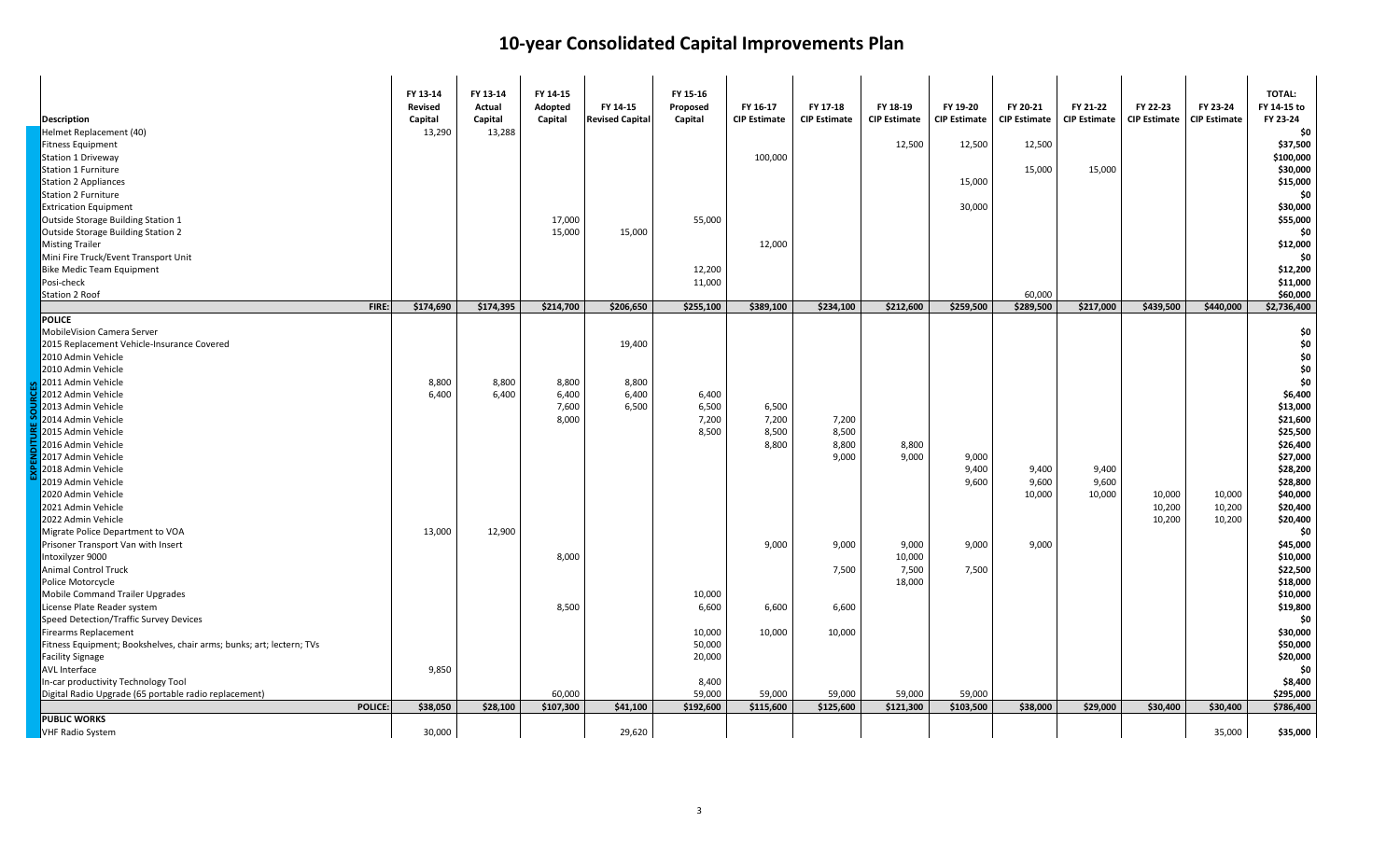| <b>Description</b>                                  | FY 13-14<br><b>Revised</b><br>Capital | FY 13-14<br>Actual<br>Capital | FY 14-15<br>Adopted<br>Capital | FY 14-15<br><b>Revised Capital</b> | FY 15-16<br>Proposed<br>Capital | FY 16-17<br><b>CIP Estimate</b> | FY 17-18<br><b>CIP Estimate</b> | FY 18-19<br><b>CIP Estimate</b> | FY 19-20<br><b>CIP Estimate</b> | FY 20-21<br><b>CIP Estimate</b> | FY 21-22<br><b>CIP Estimate</b> | FY 22-23<br><b>CIP Estimate</b> | FY 23-24<br><b>CIP Estimate</b> | TOTAL:<br>FY 14-15 to<br>FY 23-24 |
|-----------------------------------------------------|---------------------------------------|-------------------------------|--------------------------------|------------------------------------|---------------------------------|---------------------------------|---------------------------------|---------------------------------|---------------------------------|---------------------------------|---------------------------------|---------------------------------|---------------------------------|-----------------------------------|
| Fuel System Vehicle Kits                            | 20,400                                |                               |                                |                                    | 25,000                          | 25,000                          |                                 |                                 |                                 |                                 |                                 |                                 |                                 | \$50,000                          |
| <b>Cemetery Management Software</b>                 | 16,500                                |                               |                                |                                    |                                 |                                 |                                 |                                 |                                 |                                 |                                 |                                 |                                 | \$0                               |
| <b>Cemetery Marker Restoration</b>                  | 10,000                                | 9,750                         | 10,000                         | 10,000                             | 10,000                          | 12,000                          | 12,000                          | 12,000                          | 12,000                          | 15,000                          | 15,000                          | 15,000                          | 15,000                          | \$118,000                         |
| Cemetery Zero Turn Mower                            | 9,000                                 | 7,451                         |                                |                                    |                                 |                                 |                                 | 10,000                          |                                 |                                 |                                 |                                 |                                 | \$10,000                          |
| Cemetery Dump Truck                                 |                                       |                               | 6,100                          | 6,100                              | 6,100                           | 6,100                           | 6,100                           | 6,100                           |                                 |                                 |                                 |                                 |                                 | \$24,400                          |
| <b>Cemetery Electrical Upgrades</b>                 |                                       |                               | 15,000                         | 2,700                              |                                 |                                 |                                 |                                 |                                 |                                 |                                 |                                 |                                 | \$0                               |
| Cemetery Well                                       |                                       |                               | 25,000                         |                                    |                                 |                                 |                                 |                                 |                                 |                                 |                                 |                                 |                                 | \$0                               |
| <b>Cemetery Pond Aerator</b>                        |                                       |                               | 15,000                         |                                    | 15,000                          |                                 |                                 |                                 |                                 |                                 |                                 |                                 |                                 | \$15,000                          |
| Cemetery Stairs and Handrail Improvements           |                                       |                               | 50,000                         |                                    | 75,000                          | 50,000                          |                                 |                                 |                                 |                                 |                                 |                                 |                                 | \$125,000                         |
| Cemetery Demolition of Art Shack and Roly Poly      |                                       |                               |                                |                                    | 50,000                          |                                 |                                 |                                 |                                 |                                 |                                 |                                 |                                 | \$50,000                          |
| Cemetery Water System Improvements                  |                                       |                               |                                |                                    |                                 | 50,000                          | 50,000                          |                                 |                                 |                                 |                                 |                                 |                                 | \$100,000                         |
| <b>Buildings Pickup</b>                             |                                       |                               |                                |                                    | 7,500                           | 7,500                           | 7,500                           |                                 |                                 |                                 |                                 |                                 |                                 | \$22,500                          |
| <b>Buildings Superintendent Vehicle</b>             | 7,500                                 | 7,500                         | 7,500                          | 7,500                              | 7,500                           |                                 |                                 |                                 |                                 |                                 |                                 |                                 |                                 | \$7,500                           |
| 2 cargo vans - \$25,000 each                        | 15,500                                |                               | 15,500                         | 15,500                             |                                 |                                 |                                 |                                 |                                 |                                 |                                 |                                 |                                 | \$0                               |
| <b>Onboard Diagnostic Scan Tool</b>                 |                                       |                               |                                |                                    |                                 |                                 |                                 |                                 |                                 |                                 |                                 |                                 |                                 | \$0                               |
| Admin Vehicle                                       | 9,000                                 |                               | 9,000                          | 9,000                              |                                 |                                 |                                 | 12,000                          | 12,000                          | 12,000                          |                                 |                                 |                                 | \$36,000                          |
| Grounds Zero Turn Mower                             | 9,000                                 | 8,747                         |                                |                                    | 8,200                           | 10,000                          | 10,000                          |                                 |                                 |                                 |                                 |                                 |                                 | \$28,200                          |
| Outside Storage Building                            |                                       |                               | 17,000                         |                                    |                                 |                                 |                                 |                                 |                                 |                                 |                                 |                                 |                                 | \$0                               |
| Public Works Floor Scrubber                         |                                       |                               | 6,000                          | 6,300                              |                                 |                                 |                                 |                                 |                                 |                                 |                                 |                                 |                                 | \$0                               |
| Debris Loader                                       |                                       |                               | 7,000                          | 6,000                              |                                 |                                 |                                 |                                 |                                 |                                 |                                 |                                 |                                 | \$0                               |
| Cemetery Kubota RTV                                 |                                       |                               | 8,350                          | 8,350                              | 8,350                           | 8,350                           |                                 |                                 |                                 |                                 |                                 |                                 |                                 | \$16,700                          |
| <b>Grounds Tractor</b>                              |                                       |                               |                                |                                    |                                 | 10,000                          | 10,000                          | 10,000                          |                                 |                                 |                                 |                                 |                                 | \$30,000                          |
| Grounds Kubota                                      |                                       |                               | 6,500                          | 6,300                              | 6,300                           | 6,300                           |                                 |                                 |                                 |                                 |                                 |                                 |                                 | \$12,600                          |
| Grounds Mini Sweeper                                |                                       |                               |                                |                                    |                                 |                                 |                                 |                                 |                                 |                                 |                                 |                                 |                                 | \$0                               |
| Grounds Supervisor Pickup                           | 7,500                                 | 7,500                         | 7,500                          | 7,500                              |                                 |                                 |                                 |                                 |                                 |                                 |                                 |                                 |                                 | \$0                               |
| <b>Grounds Crew Pickup</b>                          |                                       |                               |                                |                                    | 10,000                          | 10,000                          | 10,000                          |                                 |                                 |                                 |                                 |                                 |                                 | \$30,000                          |
| Grounds Pickup                                      |                                       |                               |                                |                                    |                                 | 8,250                           | 8,250                           | 8,250                           |                                 |                                 |                                 |                                 |                                 | \$24,750                          |
| <b>Grounds Tractor</b>                              |                                       |                               |                                |                                    |                                 | 6,250                           | 6,250                           | 6,250                           |                                 |                                 |                                 |                                 |                                 | \$18,750                          |
| <b>Fuel System Dispensers</b>                       |                                       |                               |                                |                                    |                                 |                                 | 20,000                          |                                 |                                 |                                 |                                 |                                 |                                 | \$20,000                          |
| Furniture and Wellness Equipment                    |                                       |                               | 30,000                         |                                    |                                 |                                 |                                 |                                 |                                 |                                 |                                 |                                 |                                 | \$0                               |
| PW:                                                 | \$134,400                             | \$40,948                      | \$235,450                      | \$114,870                          | \$228,950                       | \$209,750                       | \$140,100                       | \$64,600                        | \$24,000                        | \$27,000                        | \$15,000                        | \$15,000                        | \$50,000                        | \$774,400                         |
| <b>DESIGN, ENVIRONMENT &amp; CONSTRUCTION</b>       |                                       |                               |                                |                                    |                                 |                                 |                                 |                                 |                                 |                                 |                                 |                                 |                                 |                                   |
| 2014 Ford Escape Admin Vehicle                      | 4,600                                 | 4,600                         | 4,600                          | 4,600                              | 4,600                           | 4,600                           | 4,600                           |                                 | 5,500                           | 5,500                           | 5,500                           | 5,500                           | 5,500                           | \$41,300                          |
| 2016 Ford Ranger Building Official Vehicle          |                                       |                               |                                |                                    | 4,600                           | 4,600                           | 4,600                           |                                 |                                 |                                 |                                 |                                 |                                 | \$13,800                          |
| Roadway Patching, Repair & Repaving                 | 175,000                               |                               | 450,000                        | 550,000                            | 426,000                         | 450,000                         | 450,000                         | 450,000                         | 450,000                         | 450,000                         | 450,000                         | 450,000                         | 450,000                         | \$4,026,000                       |
| Sidewalk Installation & Repair                      | 150,000                               |                               | 150,000                        | 100,000                            | 150,000                         | 175,000                         | 175,000                         | 175,000                         | 175,000                         | 175,000                         | 175,000                         | 175,000                         | 175,000                         | \$1,550,000                       |
| <b>Traffic Calming Improvements</b>                 | 150,000                               |                               | 100,000                        | 100,000                            | 100,000                         | 150,000                         | 150,000                         | 150,000                         | 150,000                         | 150,000                         | 150,000                         | 150,000                         | 150,000                         | \$1,300,000                       |
| Midblock Crosswalk Rebuilding                       |                                       |                               |                                |                                    | 150,000                         |                                 |                                 |                                 |                                 |                                 |                                 |                                 |                                 | \$150,000                         |
| <b>Asphalt Roller</b>                               |                                       |                               | 8,000                          | 6,600                              | 6,600                           | 6,600                           | 6,600                           | 6,600                           |                                 |                                 |                                 |                                 |                                 | \$26,400                          |
| 2007 Peterbilt Tandem Dump Truck Replacement        | 21,000                                |                               |                                |                                    |                                 |                                 |                                 |                                 |                                 |                                 |                                 |                                 |                                 | \$0                               |
| 2014 Ford F250 Streets Crew Supervisor Pickup Truck |                                       |                               | 8,000                          | 8,000                              | 8,000                           | 8,000                           |                                 |                                 |                                 | 9,000                           | 9,000                           | 9,000                           | 9,000                           | \$52,000                          |
| Streets Dump Truck Replacement 2003 F650            |                                       |                               |                                |                                    |                                 |                                 |                                 | 25,000                          | 25,000                          | 25,000                          |                                 |                                 |                                 | \$75,000                          |
| Streets Pickup Truck Replacement 2005 F250          |                                       |                               |                                |                                    | 12,500                          | 12,500                          | 12,500                          |                                 |                                 |                                 |                                 |                                 |                                 | \$37,500                          |
| Streets Pickup Truck Replacement 2005 F250          |                                       |                               |                                |                                    |                                 |                                 |                                 |                                 |                                 |                                 |                                 |                                 |                                 | \$0                               |
| Backhoe Replacement 2001                            |                                       |                               | 11,000                         | 18,500                             | 18,500                          | 18,500                          | 18,500                          | 18,500                          |                                 |                                 |                                 |                                 |                                 | \$74,000                          |
| <b>Flatbed Trailer</b>                              |                                       |                               |                                | 7,700                              |                                 |                                 |                                 |                                 |                                 |                                 |                                 |                                 |                                 | \$0                               |
| Streets Bobcat Replacement 1996/Skid Steer Loader   |                                       |                               | 6,600                          | 8,520                              | 8,520                           | 8,520                           | 8,520                           | 8,520                           |                                 |                                 |                                 |                                 |                                 | \$34,080                          |
| <b>DE&amp;C:</b>                                    | \$500,600                             | \$4,600                       | \$738,200                      | \$803,920                          | \$889,320                       | \$838,320                       | \$830,320                       | \$833,620                       | \$805,500                       | \$814,500                       | \$789,500                       | \$789,500                       | \$789,500                       | \$7,380,080                       |
| <b>CAPITAL IMPROVEMENT FUND TOTAL:</b>              | \$1,568,290                           | \$747,634                     | \$2,889,850                    | \$1,670,740                        | \$3,456,570                     | \$4,591,270                     | \$3,351,620                     | \$1,693,420                     | \$1,407,300                     | \$1,663,300                     | \$1,245,500                     | \$1,773,400                     | \$1,785,900                     | \$20,968,280                      |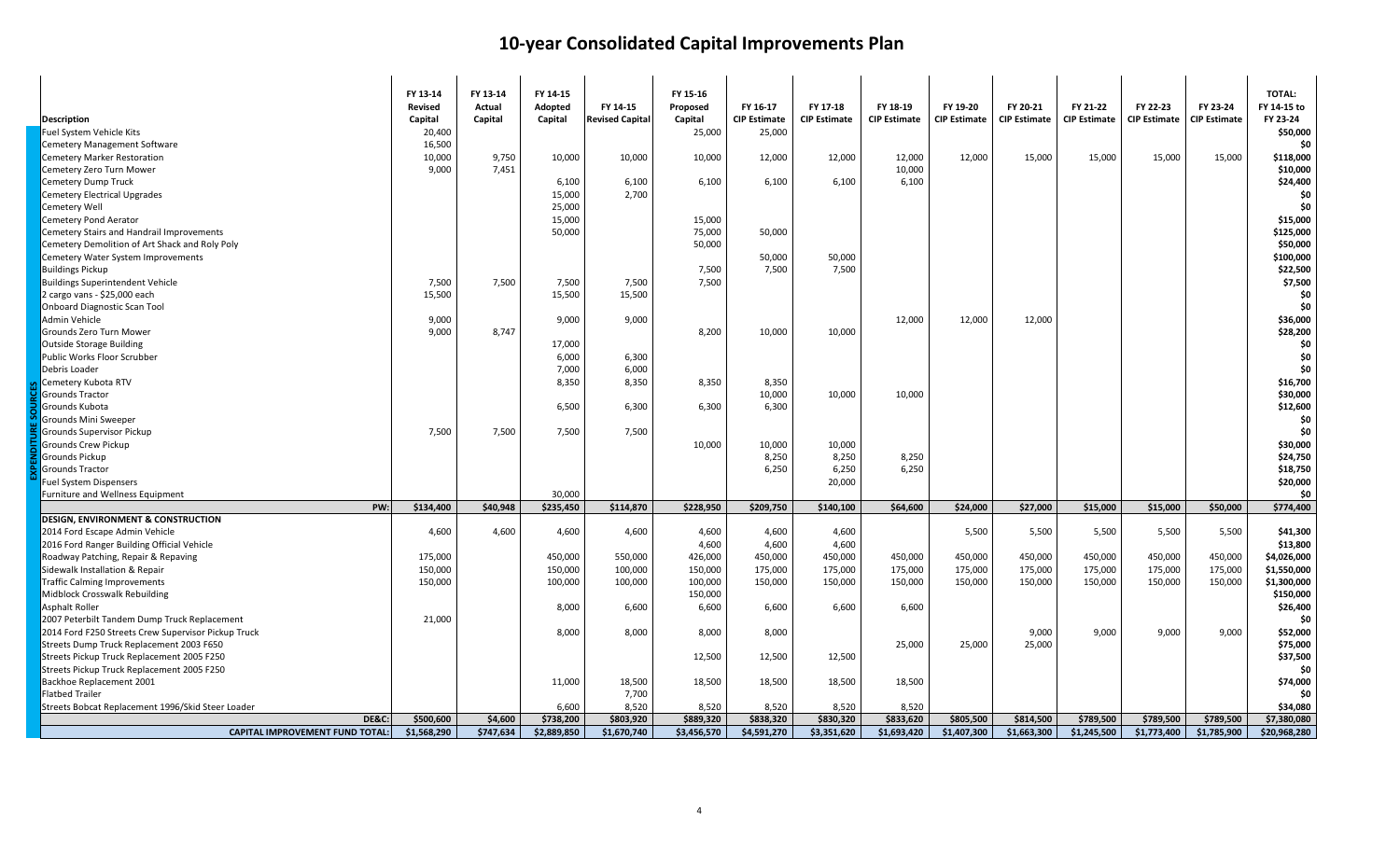| <b>Description</b>                                                  | FY 13-14<br>Revised<br>Capital | FY 13-14<br>Actual<br>Capital | FY 14-15<br>Adopted<br>Capital | FY 14-15<br><b>Revised Capital</b> | FY 15-16<br>Proposed<br>Capital | FY 16-17<br><b>CIP Estimate</b> | FY 17-18<br><b>CIP Estimate</b> | FY 18-19<br><b>CIP Estimate</b> | FY 19-20<br><b>CIP Estimate</b> | FY 20-21<br><b>CIP Estimate</b> | FY 21-22<br><b>CIP Estimate</b> | FY 22-23<br><b>CIP Estimate</b> | FY 23-24<br><b>CIP Estimate</b> | <b>TOTAL:</b><br>FY 14-15 to<br>FY 23-24 |
|---------------------------------------------------------------------|--------------------------------|-------------------------------|--------------------------------|------------------------------------|---------------------------------|---------------------------------|---------------------------------|---------------------------------|---------------------------------|---------------------------------|---------------------------------|---------------------------------|---------------------------------|------------------------------------------|
| <b>SOLID WASTE FUND</b>                                             |                                |                               |                                |                                    |                                 |                                 |                                 |                                 |                                 |                                 |                                 |                                 |                                 |                                          |
| Superintendent Vehicle 2013 Ford Explorer                           | 7,700                          | 7,700                         | 7,700                          | 7,700                              | 7,700                           |                                 |                                 |                                 |                                 |                                 |                                 |                                 |                                 | \$7,700                                  |
| 2011 6 cubic yard rear loader (Downtown collection vehicle)         | 18,200                         | 18,200                        | 20,000                         | 18,200                             | 18,200                          | 18,200                          |                                 |                                 |                                 |                                 |                                 |                                 |                                 | \$36,400                                 |
| 2015 6 cubic yard rear loader (Downtown collection vehicle)         |                                |                               |                                |                                    | 22,000                          | 22,000                          | 22,000                          | 22,000                          | 22,000                          |                                 |                                 |                                 |                                 | \$110,000                                |
| 2010 Front loader                                                   | 38,800                         | 38,800                        | 38,800                         | 38,800                             |                                 |                                 |                                 |                                 |                                 |                                 |                                 |                                 |                                 | \$0                                      |
| 2007 Peterbilt Appliance/Compost Collection                         |                                |                               |                                |                                    |                                 |                                 |                                 |                                 | 25,000                          | 25,000                          | 25,000                          | 25,000                          | 25,000                          | \$125,000                                |
| 2012 Front Loader                                                   | 38,000                         | 38,000                        | 40,000                         | 38,000                             | 38,000                          | 38,000                          | 38,000                          |                                 |                                 |                                 |                                 |                                 |                                 | \$114,000                                |
| 2013 Rear Loader                                                    |                                |                               | 36,100                         | 36,100                             | 36,100                          | 36,100                          | 36,100                          | 36,100                          |                                 |                                 |                                 |                                 |                                 | \$144,400                                |
| 2015 Front Loader                                                   |                                |                               |                                |                                    |                                 |                                 |                                 |                                 |                                 |                                 |                                 |                                 |                                 | \$0                                      |
| 2016 Front Loader                                                   |                                |                               |                                |                                    |                                 | 40,000                          | 40,000                          | 40,000                          | 40,000                          | 40,000                          |                                 |                                 |                                 | \$200,000                                |
| 2018 Rear Loader                                                    |                                |                               |                                |                                    |                                 |                                 |                                 | 41,000                          | 41,000                          | 41,000                          | 41,000                          | 41,000                          | 41,000                          | \$246,000                                |
| 1 Kubota Residential Collection Vehicle                             |                                |                               |                                |                                    |                                 |                                 |                                 |                                 |                                 |                                 |                                 |                                 |                                 | \$0                                      |
| 4 Kubota Residential Collection Vehicles                            | 22,000                         | 22,000                        | 22,000                         | 22,000                             |                                 |                                 |                                 |                                 |                                 |                                 |                                 |                                 |                                 | \$0                                      |
| 5 Kubota Residential Collection Vehicle Replacement                 |                                |                               |                                |                                    | 30,000                          | 30,000                          | 30,000                          | 30,000                          | 30,000                          |                                 |                                 |                                 |                                 | \$150,000                                |
| Residential Recycling Bin Upgrade                                   |                                |                               |                                |                                    |                                 | 21,000                          | 21,000                          | 21,000                          |                                 |                                 |                                 |                                 |                                 | \$63,000                                 |
| <b>Environmental Upgrades</b>                                       |                                |                               |                                |                                    |                                 |                                 |                                 |                                 |                                 | 15,000                          |                                 |                                 |                                 | \$15,000                                 |
| <b>SOLID WASTE:</b>                                                 | \$124,700                      | \$124,700                     | \$164,600                      | \$160,800                          | \$152,000                       | \$205,300                       | \$187,100                       | \$190,100                       | \$158,000                       | \$121,000                       | \$66,000                        | \$66,000                        | \$66,000                        | \$1,211,500                              |
| <b>STORMWATER FUND</b>                                              |                                |                               |                                |                                    |                                 |                                 |                                 |                                 |                                 |                                 |                                 |                                 |                                 |                                          |
| Vacuum Jetter                                                       |                                |                               |                                |                                    |                                 |                                 |                                 |                                 |                                 |                                 |                                 | 50,000                          | 50,000                          | \$100,000                                |
| 2015 F250 Drainage Pickup Truck Replacement                         |                                |                               | 7,700                          |                                    | 8,700                           | 8,700                           | 8,700                           |                                 |                                 | 9,000                           | 9,000                           | 9,000                           | 9,000                           | \$62,100                                 |
| Backhoe Replacement 2001                                            |                                |                               | 11,000                         | 11,000                             | 11,000                          | 11,000                          | 11,000                          | 11,000                          |                                 |                                 |                                 |                                 |                                 | \$44,000                                 |
| 2015 F250 Drainage Pickup Truck Replacement 2004 Replacement MV5155 |                                |                               |                                |                                    | 13,300                          | 13,300                          | 13,300                          |                                 |                                 |                                 |                                 |                                 |                                 | \$39,900                                 |
| 2016 F650 Drainage Dump Truck Replacement                           |                                |                               |                                |                                    |                                 | 12,000                          | 12,000                          | 12,000                          | 12,000                          | 12,000                          |                                 |                                 |                                 | \$60,000                                 |
| 2017 F250 Drainage Pickup Truck Replacement                         |                                |                               |                                |                                    |                                 | 8,500                           | 8,500                           | 8,500                           |                                 |                                 | 9,000                           | 9,000                           | 9,000                           | \$52,500                                 |
| 2018 Ford Ranger Drainage Pickup Truck Replacement                  |                                |                               |                                |                                    |                                 |                                 | 8,000                           | 8,000                           | 8,000                           |                                 |                                 | 8,500                           | 8,500                           | \$41,000                                 |
| Stormwater Master Plan                                              |                                |                               |                                |                                    | 175,000                         | 175,000                         |                                 |                                 |                                 |                                 |                                 |                                 |                                 | \$350,000                                |
| <b>Barry Street Storm Sewer</b>                                     |                                |                               | 1,000,000                      | 65,000                             | 985,000                         |                                 |                                 |                                 |                                 |                                 |                                 |                                 |                                 | \$985,000                                |
| <b>Phase V Storm Sewer</b>                                          | 1,200,000                      |                               |                                |                                    |                                 |                                 |                                 |                                 |                                 |                                 |                                 |                                 |                                 | \$0                                      |
| Upland Road System Repair                                           |                                |                               |                                |                                    |                                 |                                 |                                 |                                 | 23,000                          |                                 |                                 |                                 |                                 | \$23,000                                 |
| Master Plan Infrastructure Improvements                             |                                | 903,200                       |                                |                                    |                                 |                                 | 250,000                         | 250,000                         | 250,000                         |                                 |                                 |                                 |                                 | \$750,000                                |
| <b>Hazard Mitigation</b>                                            |                                |                               |                                |                                    | 100,000                         |                                 | 100,000                         |                                 | 100,000                         |                                 | 100,000                         |                                 | 100,000                         | \$500,000                                |
| Roadway Milling                                                     |                                |                               | 100,000                        | 125,000                            | 120,000                         | 100,000                         | 100,000                         | 100,000                         | 100,000                         | 100,000                         | 100,000                         | 100,000                         | 100,000                         | \$920,000                                |
| Lockwood at Fairview                                                |                                |                               | 100,000                        | 20,000                             | 100,000                         |                                 |                                 |                                 |                                 |                                 |                                 |                                 |                                 | \$100,000                                |
| STORMWATER:                                                         | \$1,200,000                    | \$903,200                     | \$1,218,700                    | \$221,000                          | \$1,513,000                     | \$328,500                       | \$511,500                       | \$389,500                       | \$493,000                       | \$121,000                       | \$218,000                       | \$176,500                       | \$276,500                       | \$4,027,500                              |
| E911 FUND                                                           |                                |                               |                                |                                    |                                 |                                 |                                 |                                 |                                 |                                 |                                 |                                 |                                 |                                          |
| Dictaphone Recording System/NICE Recording System                   | 11,300                         | 11,000                        | 10,000                         |                                    | 10,000                          | 10,000                          | 10,000                          |                                 |                                 |                                 |                                 |                                 |                                 | \$30,000                                 |
| Map Interface for CAD/GIS                                           | 9,000                          |                               |                                |                                    |                                 |                                 |                                 |                                 |                                 |                                 |                                 |                                 |                                 | \$0                                      |
| E911 Emergency Call Handling System (VIPER)                         | 28,600                         |                               | 28,600                         | 28,600                             | 28,600                          | 28,600                          | 28,600                          | 30.000                          | 30,000                          | 30,000                          | 30,000                          | 30,000                          |                                 | \$235,800                                |
| E911:                                                               | \$48,900                       | \$11,000                      | \$38,600                       | \$28,600                           | \$38,600                        | \$38,600                        | \$38,600                        | \$30,000                        | \$30,000                        | \$30,000                        | \$30,000                        | \$30,000                        | sol                             | \$265,800                                |
| <b>CHILDREN &amp; YOUTH SVCS FUND</b>                               |                                |                               |                                |                                    |                                 |                                 |                                 |                                 |                                 |                                 |                                 |                                 |                                 |                                          |
| <b>Activity Bus</b>                                                 | 9,800                          | 9,800                         | 9,800                          | 9,800                              | 9,800                           | 9,800                           |                                 |                                 |                                 |                                 | 10,000                          | 10,000                          | 10,000                          | \$49,600                                 |
| Laptop replacement                                                  |                                |                               |                                |                                    |                                 | 45,000                          | 45.000                          |                                 |                                 |                                 |                                 |                                 |                                 | \$90,000                                 |
| CYS:                                                                | \$9,800                        | \$9,800                       | \$9,800                        | \$9,800                            | \$9,800                         | \$54,800                        | \$45,000                        | sol                             | \$0                             | 50                              | \$10,000                        | \$10,000                        | \$10,000                        | \$139,600                                |
| <b>OTHER FUNDS TOTAL:</b>                                           | \$1,383,400                    | \$1,048,700                   | \$1,431,700                    | \$420,200                          | \$1,713,400                     | \$627,200                       | \$782,200                       | \$609,600                       | \$681,000                       | \$272,000                       | \$324,000                       | \$282,500                       | \$352,500                       | \$5,644,400                              |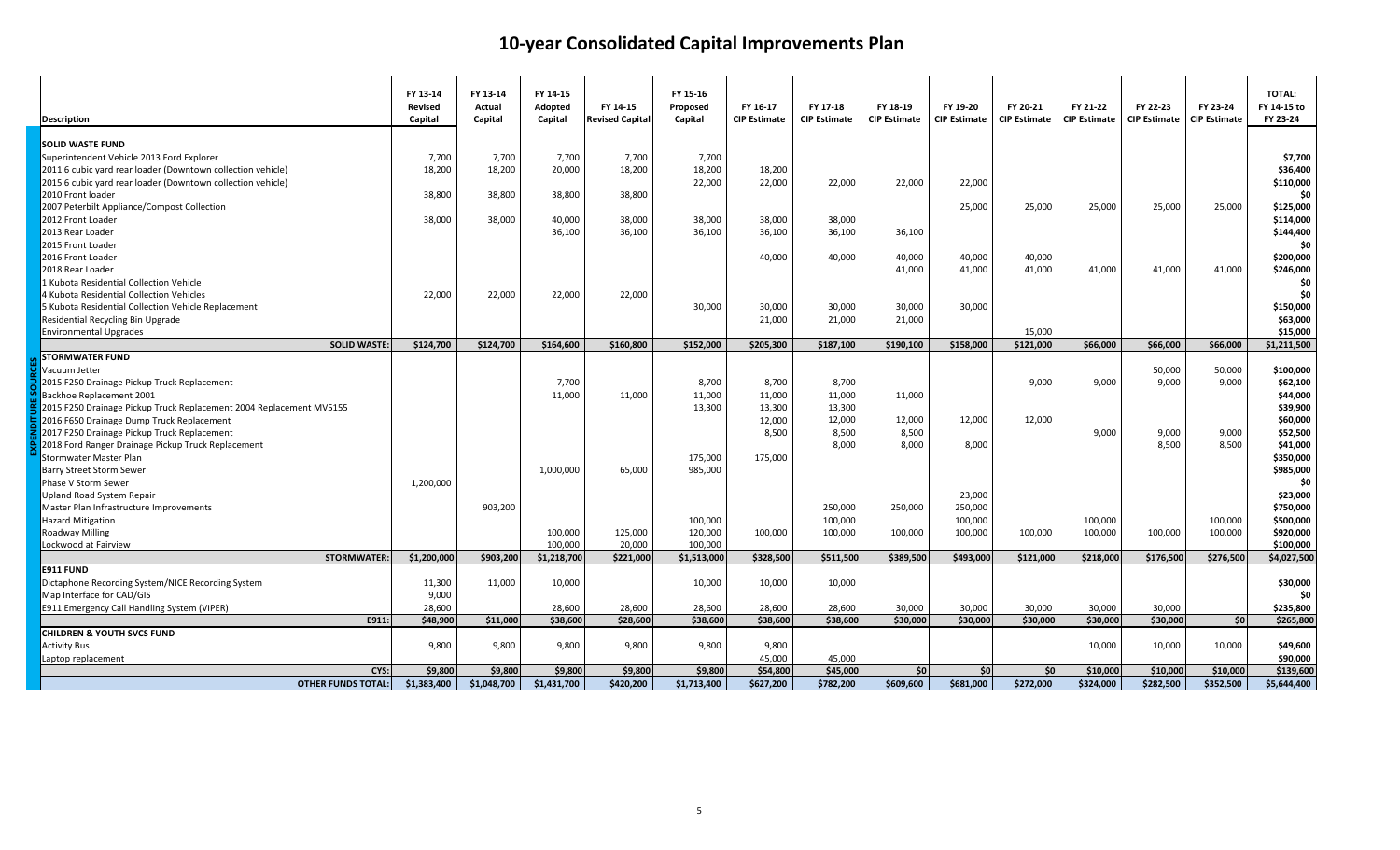| <b>Description</b>                               | FY 13-14<br><b>Revised</b><br>Capital | FY 13-14<br>Actual<br>Capital | FY 14-15<br>Adopted<br>Capital | FY 14-15<br><b>Revised Capital</b> | FY 15-16<br>Proposed<br>Capital | FY 16-17<br><b>CIP Estimate</b> | FY 17-18<br><b>CIP Estimate</b> | FY 18-19<br><b>CIP Estimate</b> | FY 19-20<br><b>CIP Estimate</b> | FY 20-21<br><b>CIP Estimate</b> | FY 21-22<br><b>CIP Estimate</b> | FY 22-23<br><b>CIP Estimate</b> | FY 23-24<br><b>CIP Estimate</b> | <b>TOTAL:</b><br>FY 14-15 to<br>FY 23-24 |
|--------------------------------------------------|---------------------------------------|-------------------------------|--------------------------------|------------------------------------|---------------------------------|---------------------------------|---------------------------------|---------------------------------|---------------------------------|---------------------------------|---------------------------------|---------------------------------|---------------------------------|------------------------------------------|
| <b>HOST Funded Capital</b>                       |                                       |                               |                                |                                    |                                 |                                 |                                 |                                 |                                 |                                 |                                 |                                 |                                 |                                          |
| Scott Park Garden Shed                           |                                       |                               | 35,000                         |                                    | 35,000                          |                                 |                                 |                                 |                                 |                                 |                                 |                                 |                                 | \$35,000                                 |
| Public Art                                       | 10,100                                | 10,000                        | 10,000                         | 10,000                             | 10,000                          | 10,000                          | 10,000                          | 10,000                          | 10,000                          | 10,000                          | 10,000                          | 10,000                          | 10,000                          | \$90,000                                 |
| Greenspace                                       |                                       |                               | 50,000                         | 50,000                             | 50,000                          | 175,000                         |                                 |                                 |                                 |                                 |                                 | 50,000                          | 50,000                          | \$325,000                                |
| Fire Station 1                                   | 10,000                                |                               |                                |                                    |                                 |                                 |                                 |                                 |                                 |                                 |                                 |                                 |                                 | \$0                                      |
| Electric, Trinity & Atlanta Repaving             |                                       |                               | 250,000                        | 150,000                            |                                 |                                 |                                 |                                 |                                 |                                 |                                 |                                 |                                 | \$0                                      |
| <b>Decatur Recreation Center</b>                 |                                       |                               |                                |                                    |                                 |                                 |                                 |                                 |                                 |                                 |                                 |                                 |                                 | \$0                                      |
| <b>Public Works Facility</b>                     | 1,886,000                             |                               |                                |                                    |                                 |                                 |                                 |                                 |                                 |                                 |                                 |                                 |                                 | \$0                                      |
| <b>Beacon Project</b>                            | 3,090,010                             |                               |                                |                                    |                                 |                                 |                                 |                                 |                                 |                                 |                                 |                                 |                                 | \$0                                      |
| Decatur Recreation Center Sign                   | 5,000                                 |                               | 70,000                         | 5,000                              | 70,000                          |                                 |                                 |                                 |                                 |                                 |                                 |                                 |                                 | \$70,000                                 |
| Public Works Facility Sign                       |                                       |                               | 50,000                         | 5,000                              | 45,000                          |                                 |                                 |                                 |                                 |                                 |                                 |                                 |                                 | \$45,000                                 |
| Rights-of-Way Acquisition                        | 80,000                                |                               | 46,380                         | 20,000                             | 46,520                          |                                 |                                 |                                 |                                 |                                 |                                 |                                 |                                 | \$46,520                                 |
| Oakhurst Streetscapes - Phases 1 & 2             |                                       |                               |                                |                                    |                                 |                                 |                                 |                                 |                                 |                                 |                                 |                                 |                                 | \$0                                      |
| McDonough & Candler RR Crossings                 | 56,000                                |                               | 784,000                        | 25,000                             | 570,000                         | 570,000                         |                                 |                                 |                                 |                                 |                                 |                                 |                                 | \$1,140,000                              |
| <b>CCC Pedestrian/Bike Improvements</b>          |                                       |                               |                                |                                    |                                 | 633,000                         | 633,000                         |                                 |                                 |                                 |                                 |                                 |                                 | \$1,266,000                              |
| N. McDonough Streetscapes-Phase IV               |                                       |                               | 524,000                        | 70,000                             | 342,000                         | 342,000                         |                                 |                                 |                                 |                                 |                                 |                                 |                                 | \$684,000                                |
| Oakhurst and McKoy Parks Facility Upgrades       |                                       |                               |                                |                                    | 1,500,000                       |                                 |                                 |                                 |                                 |                                 |                                 |                                 |                                 | \$1,500,000                              |
| Barry Street Storm Sewer Extension               |                                       |                               | 350,000                        |                                    | 350,000                         |                                 |                                 |                                 |                                 |                                 |                                 |                                 |                                 | \$350,000                                |
| <b>Euture Projects</b>                           |                                       |                               |                                |                                    |                                 | 250,000                         | 250,000                         | 300.000                         | 100.000                         | 100,000                         |                                 |                                 |                                 | \$1,000,000                              |
| HOST:                                            | \$5,137,110                           | \$10,000                      | \$2,169,380                    | \$335,000                          | \$3,018,520                     | \$1,980,000                     | \$893,000                       | \$310,000                       | \$110,000                       | \$110,000                       | \$10,000                        | \$60,000                        | \$60,000                        | \$6,551,520                              |
| <b>GO BONDS</b>                                  |                                       |                               |                                |                                    |                                 |                                 |                                 |                                 |                                 |                                 |                                 |                                 |                                 |                                          |
| Oakhurst Streetscapes - Phases 1 & 2             | 80,000                                | 81,373                        | 2,406,000                      | 1,050,000                          | 1,000,000                       |                                 |                                 |                                 |                                 |                                 |                                 |                                 |                                 | \$1,000,000                              |
| Downtown Streetscapes - Phase V                  | 20,000                                | 115,655                       | 1,138,500                      | 850,000                            | 760,000                         |                                 |                                 |                                 |                                 |                                 |                                 |                                 |                                 | \$760,000                                |
| Decatur Cemetery                                 | 25,000                                | 24,981                        |                                |                                    |                                 |                                 |                                 |                                 |                                 |                                 |                                 |                                 |                                 | \$0                                      |
| Greenspace                                       | 7,400                                 | 7,310                         |                                |                                    |                                 |                                 |                                 |                                 |                                 |                                 |                                 |                                 |                                 | \$0                                      |
| Sidewalk Construction                            | 58,000                                | 91,290                        |                                |                                    |                                 |                                 |                                 |                                 |                                 |                                 |                                 |                                 |                                 | \$0                                      |
| N. McDonough Streetscapes-Phase IV               | 120,000                               | 28,179                        |                                |                                    |                                 |                                 |                                 |                                 |                                 |                                 |                                 |                                 |                                 | \$0                                      |
| Clairemont/Church/Commerce Ped Safety/Bike Lanes |                                       |                               |                                |                                    |                                 |                                 |                                 |                                 |                                 |                                 |                                 |                                 |                                 | \$0                                      |
| McDonough & Candler Railroad Crossings           | 10,500                                | 12,744                        |                                |                                    |                                 |                                 |                                 |                                 |                                 |                                 |                                 |                                 |                                 | \$0                                      |
| <b>GO Bonds:</b>                                 | \$320,900                             | \$361,532                     | \$3.544.500                    | \$1,900,000                        | \$1,760,000                     | SO I                            | SO I                            | SO                              | \$0                             | SO                              | \$0                             | SO                              | sol                             | \$1,760,000                              |
| URA FUND-2010                                    |                                       |                               |                                |                                    |                                 |                                 |                                 |                                 |                                 |                                 |                                 |                                 |                                 |                                          |
| Fire Station No. 1                               | 14,000                                | 16,415                        |                                |                                    |                                 |                                 |                                 |                                 |                                 |                                 |                                 |                                 |                                 | \$0                                      |
| <b>Decatur Recreation Center</b>                 | 13,020                                | 13,015                        |                                |                                    |                                 |                                 |                                 |                                 |                                 |                                 |                                 |                                 |                                 | \$0                                      |
| <b>Public Works Facility</b>                     | 2,901,020                             | 4,769,851                     |                                |                                    |                                 |                                 |                                 |                                 |                                 |                                 |                                 |                                 |                                 | \$0                                      |
| 2010 URA:                                        | \$2,928,040                           | \$4,799,281                   | \$0                            | $ $ so                             | 50                              | <b>SO</b>                       | sol                             | sol                             | \$0                             | sol                             | sol                             | sol                             | SO <sup>I</sup>                 | \$0                                      |
| URA FUND-2013                                    |                                       |                               |                                |                                    |                                 |                                 |                                 |                                 |                                 |                                 |                                 |                                 |                                 |                                          |
| Beacon                                           | 24,880,000                            |                               |                                | 8,666,060                          |                                 |                                 |                                 |                                 |                                 |                                 |                                 |                                 |                                 | \$0                                      |
| Transfer from City GF Fund Balance               | 3,000,000                             |                               |                                |                                    |                                 |                                 |                                 |                                 |                                 |                                 |                                 |                                 |                                 | \$0                                      |
| 2013 URA:                                        | \$27,880,000                          | sol                           | \$0                            | \$8,666,060                        | \$0                             | 50                              | 50                              | sol                             | \$0                             | SO                              | \$0                             | sol                             | 50                              | \$0                                      |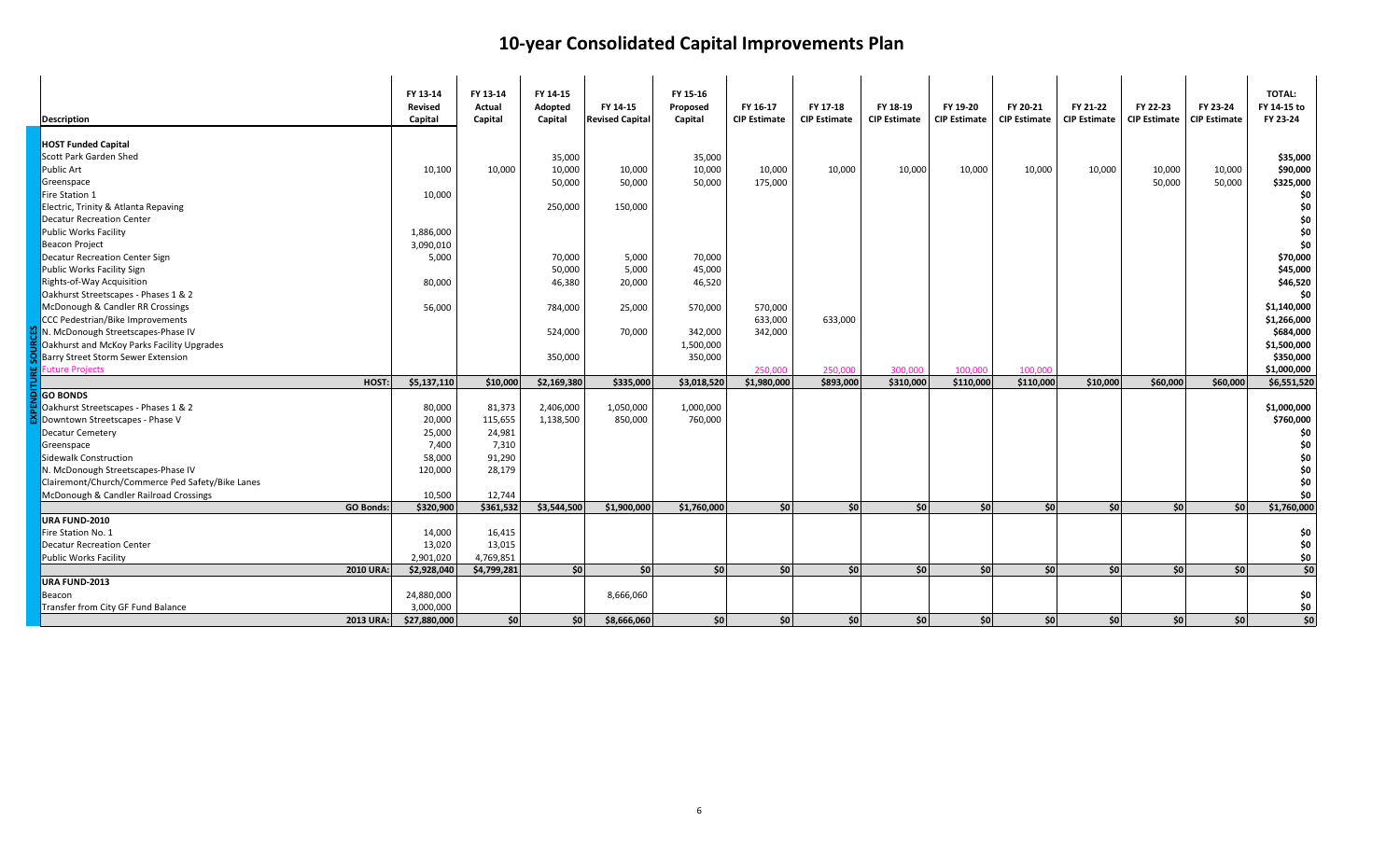| Description                            |                               | FY 13-14<br>Revised<br>Capital | FY 13-14<br>Actual<br>Capital | FY 14-15<br>Adopted<br>Capital | FY 14-15<br><b>Revised Capital</b> | FY 15-16<br>Proposed<br>Capital | FY 16-17<br><b>CIP Estimate</b> | FY 17-18<br><b>CIP Estimate</b> | FY 18-19<br><b>CIP Estimate</b> | FY 19-20<br><b>CIP Estimate</b> | FY 20-21<br><b>CIP Estimate</b> | FY 21-22<br><b>CIP Estimate</b> | FY 22-23<br><b>CIP Estimate</b> | FY 23-24<br><b>CIP Estimate</b> | <b>TOTAL:</b><br>FY 14-15 to<br>FY 23-24 |
|----------------------------------------|-------------------------------|--------------------------------|-------------------------------|--------------------------------|------------------------------------|---------------------------------|---------------------------------|---------------------------------|---------------------------------|---------------------------------|---------------------------------|---------------------------------|---------------------------------|---------------------------------|------------------------------------------|
| <b>FUTURE PROJECTS</b>                 |                               |                                |                               |                                |                                    |                                 |                                 |                                 |                                 |                                 |                                 |                                 |                                 |                                 |                                          |
| McKoy Park Improvements                |                               |                                |                               |                                |                                    |                                 |                                 |                                 |                                 |                                 |                                 |                                 |                                 |                                 | \$0                                      |
| Decatur Cemetery - Phase 2             |                               |                                |                               |                                |                                    |                                 | 250,000                         | 250,000                         | 250,000                         |                                 |                                 |                                 |                                 |                                 | \$750,000                                |
| Oakhurst Park Improvements             |                               |                                |                               |                                |                                    |                                 |                                 |                                 |                                 |                                 |                                 |                                 |                                 |                                 | \$0                                      |
| Hidden Cove Park Improvements          |                               |                                |                               |                                |                                    |                                 |                                 |                                 | 50,000                          | 100,000                         | 100,000                         |                                 |                                 |                                 | \$250,000                                |
| MARTA Plaza Shade Structure/Pavilion   |                               |                                |                               |                                |                                    |                                 |                                 |                                 |                                 |                                 |                                 |                                 |                                 |                                 | \$0                                      |
|                                        | <b>FUTURE PROJECTS:</b>       | \$0                            | s٥l                           | \$0                            | <b>SO</b>                          | \$0 <sub>0</sub>                | \$250,000                       | \$250,000                       | \$300,000                       | \$100,000                       | \$100,000                       | \$0                             | \$0                             | <b>SO</b>                       | \$1,000,000                              |
| <b>DEBT SERVICE PAYMENTS</b>           |                               |                                |                               |                                |                                    |                                 |                                 |                                 |                                 |                                 |                                 |                                 |                                 |                                 |                                          |
| Lease/Purchase GMA Pool Interest       |                               | 28,770                         |                               | 30,190                         | 30,190                             | 31,020                          | 39,400                          | 33,350                          | 28,120                          | 24,780                          | 17,860                          |                                 |                                 |                                 | \$174,530                                |
| Direct Lease Purchase - Other Interest |                               | 7,740                          |                               | 24,130                         | 22,020                             | 20,360                          | 15,100                          | 11,000                          | 22,840                          | 16,360                          | 16,360                          | 17,180                          | 18,050                          | 18,050                          | \$155,300                                |
| City Hall COPS                         |                               | 204,400                        |                               | 204,500                        | 204,500                            | 170,650                         | 177,640                         | 184,130                         | 185,360                         | 186,460                         | 187,430                         | 188,270                         | 193,980                         | 194,430                         | \$1,668,350                              |
| GO Bonds                               |                               | 1,901,500                      |                               | 1,925,700                      | 1,925,700                          | 1,422,480                       | 1,733,480                       | 1,867,080                       | 1,895,680                       | 1,918,380                       | 1,950,280                       | 1,981,180                       | 2,016,080                       | 2,044,880                       | \$16,829,520                             |
| 2010 URA Bonds                         |                               | 1,188,300                      |                               | 1,184,300                      | 1,184,300                          | 1,182,700                       | 1,174,400                       | 1,169,700                       | 1,162,800                       | 1,154,500                       | 1,144,900                       | 1,134,000                       | 1,126,700                       | 1,126,700                       | \$10,376,400                             |
| Beacon Bonds Series 2013A              |                               | 707,890                        |                               | 1,481,830                      | 1,481,830                          | 1,479,230                       | 1,481,330                       | 1,482,980                       | 1,479,180                       | 1,480,380                       | 1,480,680                       | 1,480,530                       | 1,479,730                       | 1,479,730                       | \$13,323,770                             |
| Beacon Bonds Series 2013B              |                               | 142,380                        |                               | 413,600                        | 413,600                            | 404,600                         | 403,750                         | 402,750                         | 401,600                         | 403,200                         | 406,600                         | 402,400                         | 403,000                         | 403,000                         | \$3,630,900                              |
| Beacon Bonds Series 2013C              |                               |                                |                               | 80,400                         | 80,400                             | 80,400                          | 5,160,200                       |                                 |                                 |                                 |                                 |                                 |                                 |                                 | \$5,240,600                              |
|                                        | Debt Service Payments Total:  | \$4,180,980                    | \$0                           | \$5,344,650                    | \$5,342,540                        | \$4,791,440                     | \$10,185,300                    | \$5,150,990                     | \$5,175,580                     | \$5,184,060                     | \$5,204,110                     | \$5,203,560                     | \$5,237,540                     | \$5,266,790                     | \$51,399,370                             |
|                                        | <b>OTHER FINANCING TOTAL:</b> | \$40,447,030                   | \$5,170,813                   | \$11,058,530                   | \$16,243,600                       | \$9,569,960                     | \$12,415,300                    | \$6,293,990                     | \$5,785,580                     | \$5,394,060                     | \$5,414,110                     | \$5,213,560                     | \$5,297,540                     | \$5,326,790                     | \$60,710,890                             |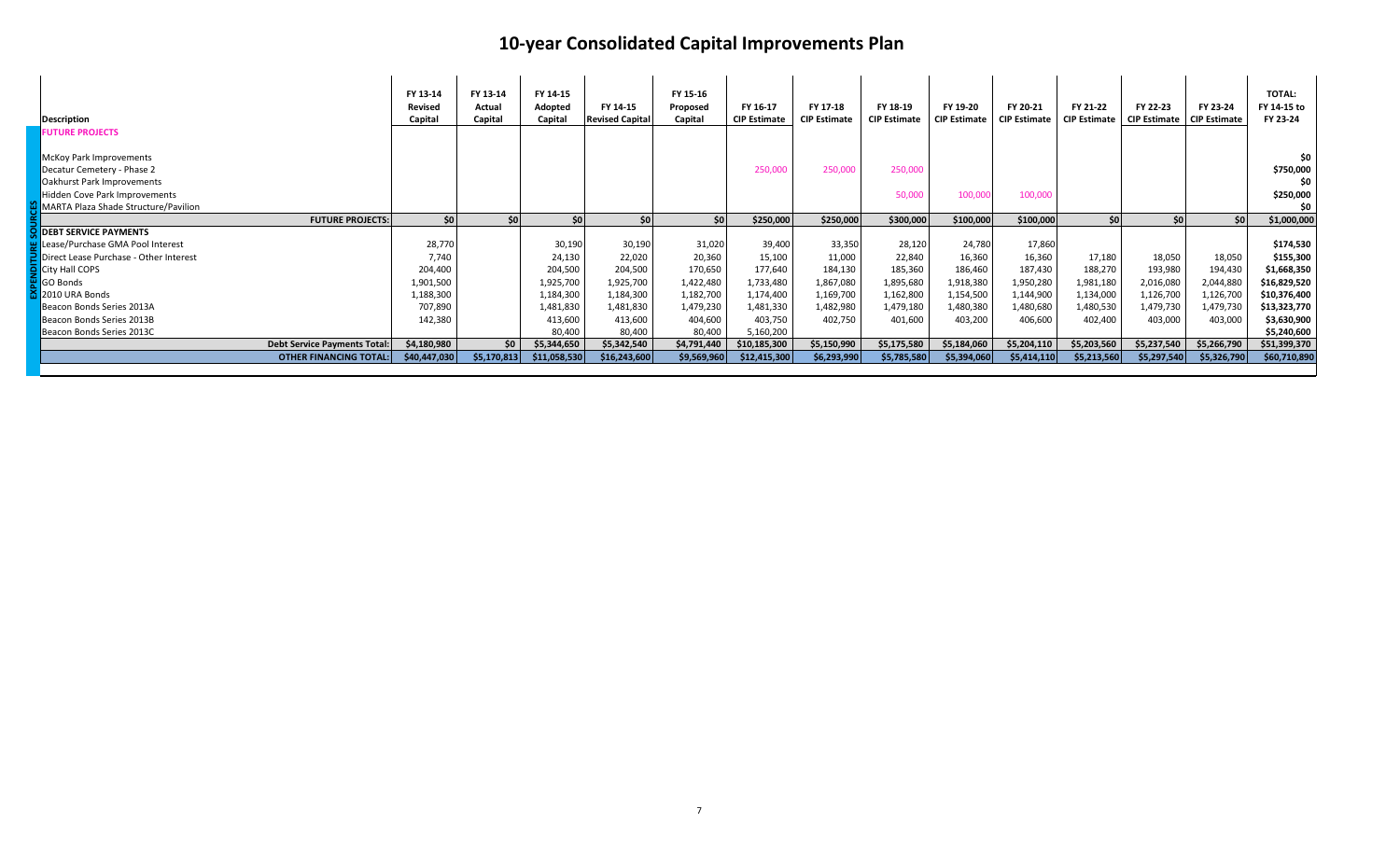| <b>Description</b>                           | FY 13-14<br><b>Revised</b><br>Capital | FY 13-14<br>Actual<br>Capital | FY 14-15<br>Adopted<br>Capital | FY 14-15<br><b>Revised Capital</b> | FY 15-16<br>Proposed<br>Capital | FY 16-17<br><b>CIP Estimate</b> | FY 17-18<br><b>CIP Estimate</b> | FY 18-19<br><b>CIP Estimate</b> | FY 19-20    | FY 20-21<br>CIP Estimate   CIP Estimate   CIP Estimate   CIP Estimate | FY 21-22    | FY 22-23    | FY 23-24<br><b>CIP Estimate</b> | <b>TOTAL:</b><br>FY 14-15 to<br>FY 23-24 |
|----------------------------------------------|---------------------------------------|-------------------------------|--------------------------------|------------------------------------|---------------------------------|---------------------------------|---------------------------------|---------------------------------|-------------|-----------------------------------------------------------------------|-------------|-------------|---------------------------------|------------------------------------------|
| <b>TAXES</b>                                 |                                       |                               |                                |                                    |                                 |                                 |                                 |                                 |             |                                                                       |             |             |                                 |                                          |
| Capital Improvement Fund                     | 1,135,000                             | 1,165,845                     | 1,500,000                      | 1,350,000                          | 1,660,000                       | 1,612,300                       | 1,690,950                       | 1,739,350                       | 1,789,700   | 1,823,500                                                             | 1,858,400   | 1,914,152   | 1,971,577                       | \$16,059,929                             |
| Capital Improvement Fund Balance             | 908,090                               | 530,450                       | 550,270                        | 392,500                            | 648,900                         | $\Omega$                        | $\mathbf 0$                     | $\Omega$                        | - 0         | $\Omega$                                                              | - 0         |             |                                 | \$648,900                                |
| Debt Service Fund                            | 1,825,000                             | 1,829,850                     | 2,100,000                      | 2,080,000                          | 1,587,000                       | 1,666,850                       | 1,716,850                       | 1,768,000                       | 1,803,200   | 1,839,750                                                             | 1,894,943   | 1,932,841   | 1,971,498                       | \$16,180,932                             |
| Debt Service Fund Balance                    | 76,550                                | 71,297                        | (169, 750)                     | (149, 750)                         | (164, 650)                      | 66,650                          | 151,160                         | 127,700                         | 115,300     | 110,550                                                               | 110,550     | 110,550     | 110,550                         | \$738,360                                |
| 2010 URA Interest Subsidy                    | 310,740                               | 313,300                       | 309,320                        | 311,940                            | 309,000                         | 296,480                         | 284,470                         | 277,630                         | 269,910     | 261,600                                                               | 252,680     | 243,240     | 243,240                         | \$2,438,250                              |
| <b>TAXES:</b>                                | \$4,255,380                           | \$3,910,742                   | \$4,289,840                    | \$3,984,690                        | \$4,040,250                     | \$3,642,280                     | \$3,843,430                     | \$3,912,680                     | \$3,978,110 | \$4,035,400                                                           | \$4,116,573 | \$4,200,783 | \$4,296,865                     | \$36,066,371                             |
| <b>FEES</b>                                  |                                       |                               |                                |                                    |                                 |                                 |                                 |                                 |             |                                                                       |             |             |                                 |                                          |
| E-911 Fund                                   | 9,000                                 | 11,000                        | 38,600                         | 28,600                             | 38,600                          | 38,600                          | 38,600                          | 30,000                          | 30,000      | 30,000                                                                | 30,000      | 30,000      | 30,000                          | \$295,800                                |
| Children & Youth Services Fund               |                                       | 9,800                         | 9,800                          | 9,800                              | 9,800                           |                                 | 45,000                          |                                 |             |                                                                       | 10,000      | 10,000      | 10,000                          | \$84,800                                 |
| Solid Waste Fund                             | 200,000                               | 124,700                       | 164,600                        | 160,800                            | 152,000                         | 205,300                         | 187,100                         | 190,100                         | 158,000     | 121,000                                                               | 66,000      | 66,000      | 66,000                          | \$1,211,500                              |
| Storm Water Utility Fund                     | 1,400,000                             |                               | 218,700                        | 221,000                            | 565,000                         | 328,500                         | 386,500                         | 389,500                         | 393,000     | 121,000                                                               | 218,000     | 176,500     | 276,500                         | \$2,854,500                              |
| Storm Water Utility Use of Retained Earnings | 236,310                               |                               | 1,000,000                      |                                    | 799,000                         |                                 | 125,000                         |                                 | 100,000     |                                                                       |             |             |                                 | \$1,024,000                              |
| FEES:                                        | \$1,845,310                           | \$145,500                     | \$1,431,700                    | \$420,200                          | \$1,564,400                     | \$572,400                       | \$782,200                       | \$609,600                       | \$681,000   | \$272,000                                                             | \$324,000   | \$282,500   | \$382,500                       | \$5,470,600                              |
| <b>GRANTS</b>                                |                                       |                               |                                |                                    |                                 |                                 |                                 |                                 |             |                                                                       |             |             |                                 |                                          |
| Capital Improvement Fund Intergov't          | 100,000                               |                               | 894,580                        |                                    |                                 |                                 |                                 |                                 |             |                                                                       |             |             |                                 | \$0                                      |
| LMIG                                         |                                       |                               |                                |                                    |                                 |                                 |                                 |                                 |             |                                                                       |             |             |                                 | \$0                                      |
| GO Fund Intergov't                           | 995,000                               |                               |                                |                                    |                                 |                                 |                                 |                                 |             |                                                                       |             |             |                                 | \$0                                      |
|                                              |                                       |                               |                                |                                    |                                 |                                 |                                 |                                 |             |                                                                       |             |             |                                 | \$0                                      |
| TE/LCI                                       |                                       |                               |                                |                                    |                                 |                                 |                                 |                                 |             |                                                                       |             |             |                                 | \$0                                      |
| Oakhurst Streetscapes - Phases 1 & 2         | 500,000                               |                               | 1,144,000                      | 600,000                            | 465,000                         |                                 |                                 |                                 |             |                                                                       |             |             |                                 | \$465,000                                |
| Downtown Streetscapes - Phase V              | 400,000                               |                               | 500,000                        | 425,000                            | 165,000                         |                                 |                                 |                                 |             |                                                                       |             |             |                                 | \$165,000                                |
| McDonough & Candler Railroad Crossings       |                                       |                               | 680,000                        |                                    | 250,000                         | 250,000                         |                                 |                                 |             |                                                                       |             |             |                                 | \$500,000                                |
| North McDonough Streetscapes - Phase IV      | 125,850                               |                               | 856,000                        |                                    | 708,000                         | 708,000                         |                                 |                                 |             |                                                                       |             |             |                                 | \$1,416,000                              |
| CCC Ped Safety & Bike Lane Improvements      |                                       |                               | 287,000                        |                                    |                                 | 450,000                         | 450,000                         |                                 |             |                                                                       |             |             |                                 | \$900,000                                |
|                                              |                                       |                               |                                |                                    |                                 |                                 |                                 |                                 |             |                                                                       |             |             |                                 | \$0                                      |
| <b>MARTA Off-Set</b>                         |                                       |                               |                                |                                    |                                 |                                 |                                 |                                 |             |                                                                       |             |             |                                 | \$0                                      |
| North McDonough Streetscapes - Phase IV      | 53,000                                |                               |                                |                                    |                                 |                                 |                                 |                                 |             |                                                                       |             |             |                                 | \$0                                      |
| CCC Ped Safety & Bike Lane Improvements      | 100,000                               |                               | 151,000                        |                                    |                                 |                                 |                                 |                                 |             |                                                                       |             |             |                                 | \$0                                      |
| <b>GRANTS:</b>                               | \$2,273,850                           | 50                            | \$4,512,580                    | \$1,025,000                        | \$1,588,000                     | \$1,408,000                     | \$450,000                       | \$0                             | 50          | \$0                                                                   | 50          | \$0         | 50                              | \$3,446,000                              |
| <b>CAPITAL DEBT PROCEEDS</b>                 |                                       |                               |                                |                                    |                                 |                                 |                                 |                                 |             |                                                                       |             |             |                                 |                                          |
| <b>GO Bond Fund</b>                          |                                       |                               |                                |                                    |                                 |                                 |                                 |                                 |             |                                                                       |             |             |                                 |                                          |
| Oakhurst Streetscapes - Phases 1 & 2         | 650,000                               |                               | 1,000,000                      |                                    |                                 |                                 |                                 |                                 |             |                                                                       |             |             |                                 | \$0                                      |
| Downtown Streetscapes - Phase V              | 345,000                               |                               | 38,000                         |                                    |                                 |                                 |                                 |                                 |             |                                                                       |             |             |                                 | \$0                                      |
| McDonough & Candler Railroad Crossings       |                                       |                               |                                |                                    |                                 |                                 |                                 |                                 |             |                                                                       |             |             |                                 | \$0                                      |
| North McDonough Streetscapes - Phase IV      |                                       |                               |                                |                                    |                                 |                                 |                                 |                                 |             |                                                                       |             |             |                                 | \$0                                      |
| CCC Ped Safety & Bike Lane Improvements      |                                       |                               |                                |                                    |                                 |                                 |                                 |                                 |             |                                                                       |             |             |                                 | \$0                                      |
| <b>Sidewalk Construction</b>                 | 90,000                                |                               |                                |                                    |                                 |                                 |                                 |                                 |             |                                                                       |             |             |                                 | \$0                                      |
| Glenlake Park                                |                                       |                               |                                |                                    |                                 |                                 |                                 |                                 |             |                                                                       |             |             |                                 | \$0                                      |
| Cemetery                                     |                                       |                               |                                |                                    |                                 |                                 |                                 |                                 |             |                                                                       |             |             |                                 | \$0                                      |
| <b>Decatur Recreation Center</b>             |                                       |                               |                                |                                    |                                 |                                 |                                 |                                 |             |                                                                       |             |             |                                 | \$0                                      |
| Greenspace Acquistion & Improvement          |                                       |                               |                                |                                    |                                 |                                 |                                 |                                 |             |                                                                       |             |             |                                 | \$0                                      |
|                                              |                                       |                               |                                |                                    |                                 |                                 |                                 |                                 |             |                                                                       |             |             |                                 | \$0                                      |